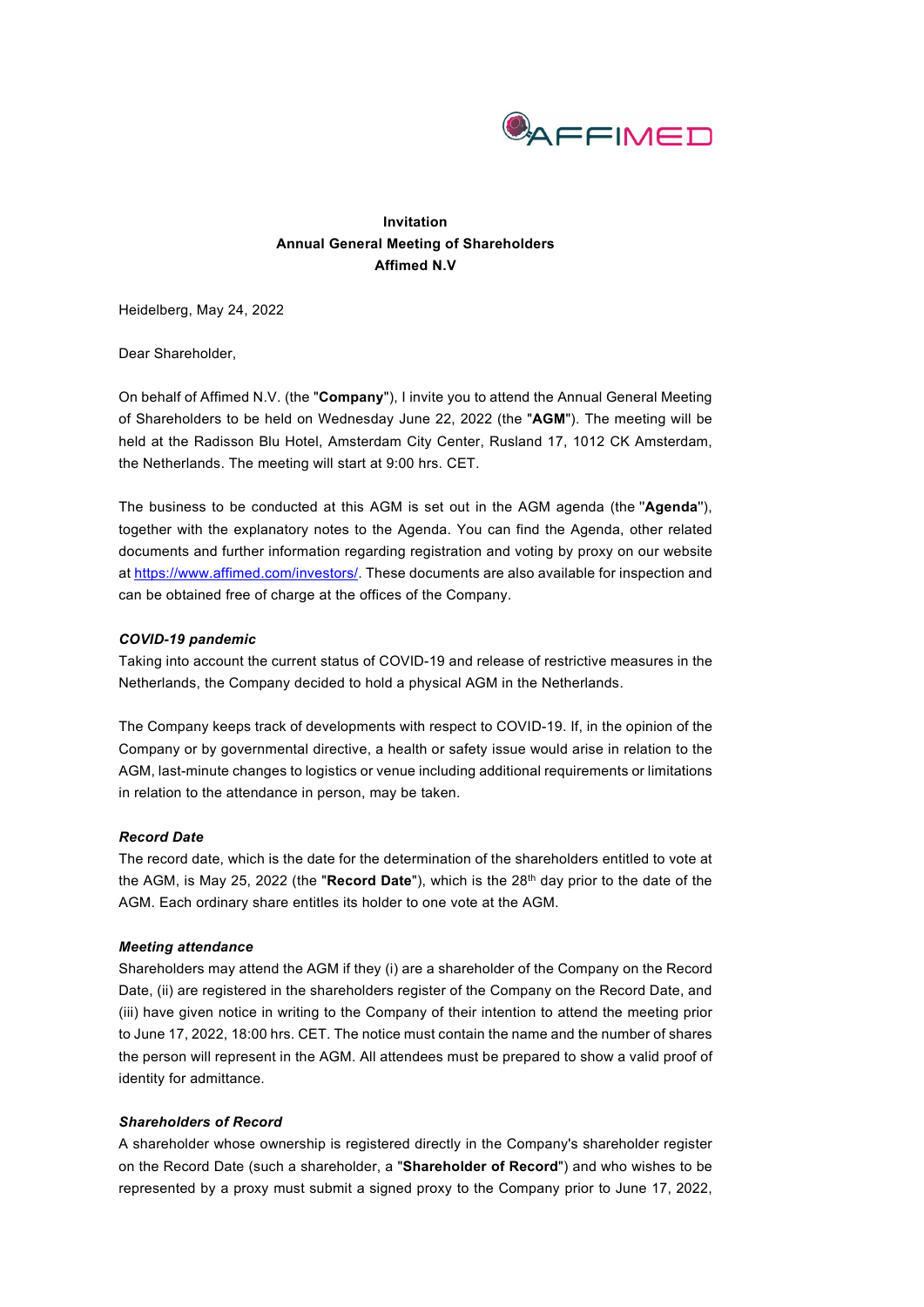18:00 hrs. CET, to the following contact person via fax or email. A Shareholder of Record will receive a confirmation of receipt of proxy from the Company.

Affimed N.V., Im Neuenheimer Feld 582, 69120 Heidelberg, Germany Attn: Susanne Spieler Fax number: +49 6221 6743 649 Email: [s.spieler@affimed.com](mailto:s.spieler@affimed.com) 

#### *Beneficial Owners*

A shareholder holding its shares in an account at a bank, a financial institution, an account holder or other financial intermediary (such a shareholder, a "**Beneficial Owner**") on the Record Date, must also have its financial intermediary or its agent with whom the shares are on deposit issue a proxy to it which confirms it is authorized to attend and vote at the AGM. A Beneficial Owner must (i) notify the Company of its intention to attend by submitting its name and number of shares beneficially owned in a notice in writing to the Company prior to June 17, 2022, 18:00 hrs. CET, and (ii) bring the proxy received from its financial intermediary to the AGM.

## *How to vote*

A Shareholder of Record as of the Record Date may have its ordinary shares voted by submitting a proxy or may vote in person at the AGM.

A Beneficial Owner can vote his, her or its shares by following the procedures specified on his, her or its broker's voting instruction form. Shortly before the AGM, the brokers will tabulate the votes they have received and submit one or more proxy cards to the Company reflecting the aggregate votes of the Beneficial Owners.

For further information, please contact Susanne Spieler, at Affimed N.V., Im Neuenheimer Feld 582, 69120 Heidelberg, Germany, fax number: +49 6221 6743 649, or via email [s.spieler@affimed.com.](mailto:s.spieler@affimed.com)

In view of COVID-19 and the safety measures that may be imposed, the Company may take precautionary measures to limit risks for our employees, shareholders and other stakeholders. The Company will inform shareholders of any such changes.

Yours sincerely,

On behalf of the Management Board,

A. Hoess